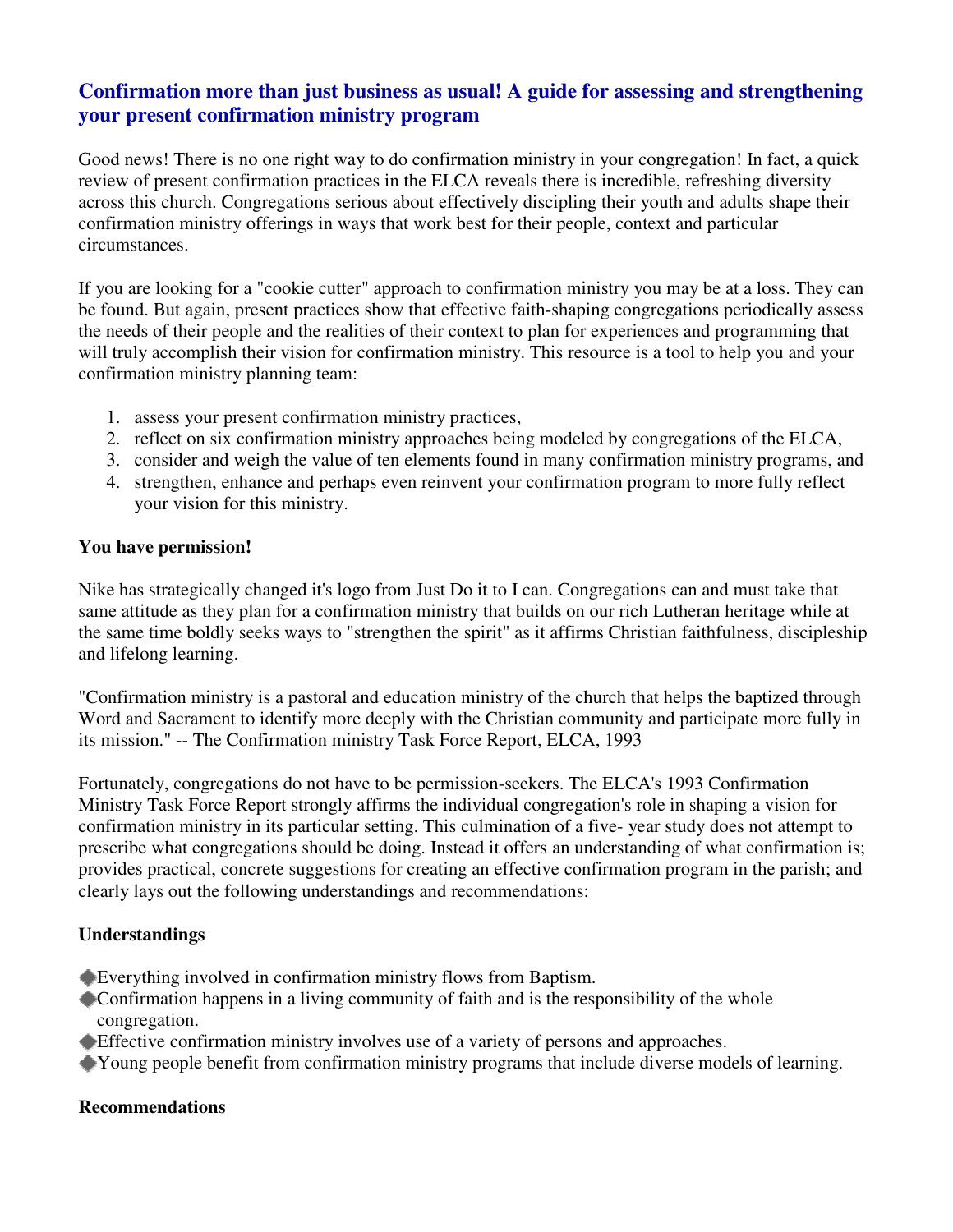- That confirmation ministry be Gospel and grace centered both in content and in approach.
- That confirmation ministry be tailor-made with an emphasis on community building and faith to convey the Gospel in the congregation's particular context.
- That congregations designate a confirmation ministry team to give shape and direction to the planning and coordination of a pastoral and educational confirmation ministry.
- That synods, the churchwide organization and seminaries be in partnership with congregations in developing a broad variety of support resources such as materials, networks and leaders.

# **Six Approaches to Confirmation Ministry**

A review of present confirmation ministry practices in congregations of the Evangelical Lutheran Church in America reveals that there are six broad "umbrella" approaches to confirmation ministry. The defining lines for these approaches are not hard and fast and congregations may draw from several models as they shape their program. It is helpful to think of the approaches as a framework around which a variety of elements are used to build a confirmation program that meets the needs of the young people, their families, the congregation and the community in which they live. The acronym L-U-T-H-E-R is an easy way to remember the different approaches. Each description is followed by a vignette from a congregation utilizing that particular format.

### **Large group-small group Approach**

This approach reminds us that healthy relationships are an important component to faith growth. In most cases, the confirmation session begins with a total group gathering of youth and adult leaders. This is often a time for worship and introductory activities that set the stage for the session's theme. The large group gathering can also be a time for skits, singing, video viewing, crafts, a meal, games, announcements, planning or project work. Typically, small group time follows during which four to eight youth and one or two adult leaders gather for a continuation of the session's theme through discussion, personal sharing, activities and prayer. Small groups will sometimes meet independently for field trips, service projects or fellowship activities. In some instances the large group will meet monthly and the small groups will gather more frequently and even in homes. The way the small groups are configured can also vary. Sometimes youth will stay with the same small group each year of confirmation instruction. Other congregations see the value of mixing the groups up annually each year or even more frequently. In some cases, only the adult leaders rotate. Grade or gender specific groups are yet another option. Some congregations even invite older youth to be small group leaders.

Hosanna Lutheran, Lakeville, MN is a congregation totally immersed in the small group model. Leadership is not recruited. Instead, discernment of gifts and prayer play an important role in matching skills and abilities to the call to ministry. Affirmation of Baptism takes place in ninth grade. Although traditional elements such as memory work, attendance requirements, and even final tests exist in this program, they are surrounded by an engaging, innovative framework built on small group relationships.

#### **Individ U al or self-paced Approach**

The term individual or self-paced instruction rarely means that a young person's confirmation experience takes place totally independent of others. In fact, a congregation that using this approach needs to be very intentional in providing many venues for the young person to be engaged in learning and social activities that involve peers, family and strong connections with the wider faith community. The idea of self paced instruction is based on the educational premise that experiences are maximized when the learner has control over what, how and when learning takes place. This approach often incorporates a "a university style" of learning in which there are a certain set of core experiences one is required to complete. This is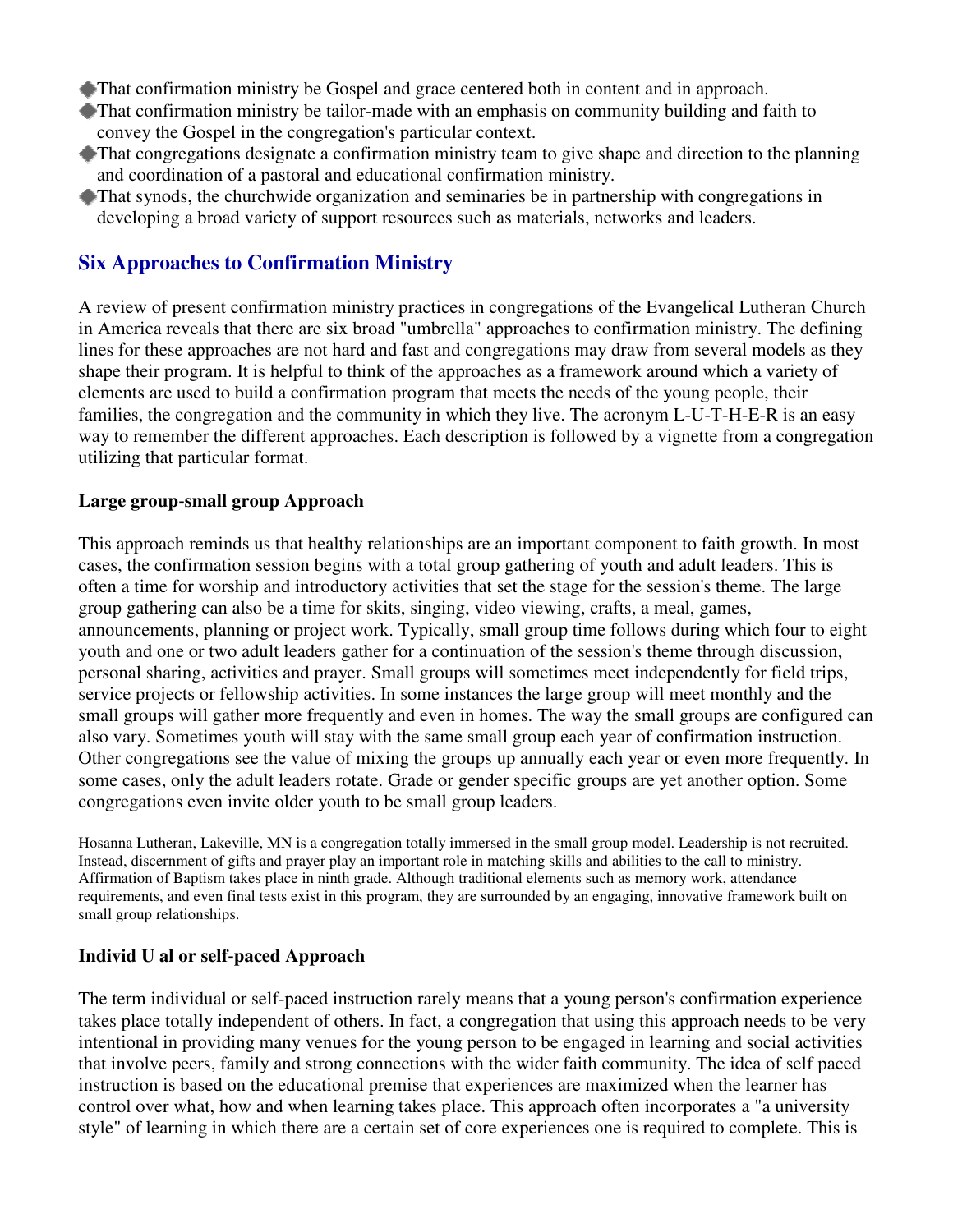balanced with opportunities to choose electives based on interest, skills and spiritual gifts. Typically, core learning involves the Old and New Testament, the catechism, worship and liturgy, and the life and ministry of Martin Luther. Electives might include a visit to a Jewish synagogue; a group project which has young people creating a drama on Luther's life for Reformation Sunday worship; an independent undertaking using computer skills for the congregation's newsletter; or community service opportunities. In some instances, congregations give the young person and their family options to begin confirmation at any time (usually sometime after third grade) and regardless of how long it takes, the rite of affirmation of baptism occurs when the young person is ready and has completed the required work. Other congregations define the parameters more closely. The individual or self-paced concept can also be a viable option within other models when barriers such as distance, scheduling and physical disabilities exist or for any other reason that the congregation's confirmation ministry cannot meet the needs of an individual and family.

Zion Lutheran, Deerfield Beach, FL, uses a self-motivated, self- paced program that is richly steeped in journey imagery. Anyone in the 4th grade or older is invited to begin the journey at any time. It begins with prayer. When the young person feels ready he or she writes a letter to the pastor stating why they are ready to begin. This is followed by a meeting with the youth, pastor and parents. Class work, worship, service to the church and community, written expressions and relationships with a mentor are all a part of the required expectations. Upon completion, the young person still makes the decision if and when she/he is confirmed. For this reason, the rite of affirmation of baptism happens several times throughout the year.

# **T raditional Approach**

Make no mistake, the term "traditional" does not imply a program that is dull, deadly, archaic or lacking in faith-shaping experiences. It refers to a basic framework of context and content which, by its nature, is wide open to a multitude of innovations. A traditional confirmation program typically meets weekly in a classroom style setting utilizing a primary teacher who shares content with students. The content generally emphasizes a study of the Bible, the catechism and perhaps the life of Martin Luther. With this basic picture in mind add pieces like mentoring, computer learning, guest speakers, an occasional field trip or retreat, independent projects, service opportunities, and units on sexuality, aids, discipleship, vocations, spirituality and current culture. Add to this possibility cluster learning with other Lutheran congregations or neighboring ecumenical partners, and soon this snapshot of a traditional approach does not look so conventional.

An effective confirmation ministry program based on this approach relies heavily on good, solid principles of Christian education such as: Each lay catechist or pastor feeling assured of God's presence and guidance in their teaching Attitude and atmosphere that sets the stage for safe, affirming learning and relationship building regardless of the setting Considering the learning style and unique gifts each young person brings to the learning environment Planning interactive activities that call upon all the senses and thereby invite, enhance and fortify learning Encouraging regular sharing of personal faith stories Providing for variety in content and delivery that is balanced with repeated rituals and patterns

Confirmation at Martin's Lutheran church, Casselton, ND begins with a vision statement for confirmation ministry grounded in discipleship. While the confirmation class activities led by the pastor and volunteer leaders may appear to be traditional at first glance, their program is clearly described as a seven-fold response to the command to make disciples. Confirmation classes (called Discipleship training), family devotions, Sunday school, youth group activities, worship, mentoring relationships, and community servant opportunities comprise the seven mission elements within their traditional approach.

# **H ome and Family Approach**

Regardless of which approach for confirmation ministry your congregation uses, the home must always be considered as "first church" and parents as primary partners in faith nurture. In fact, Martin Luther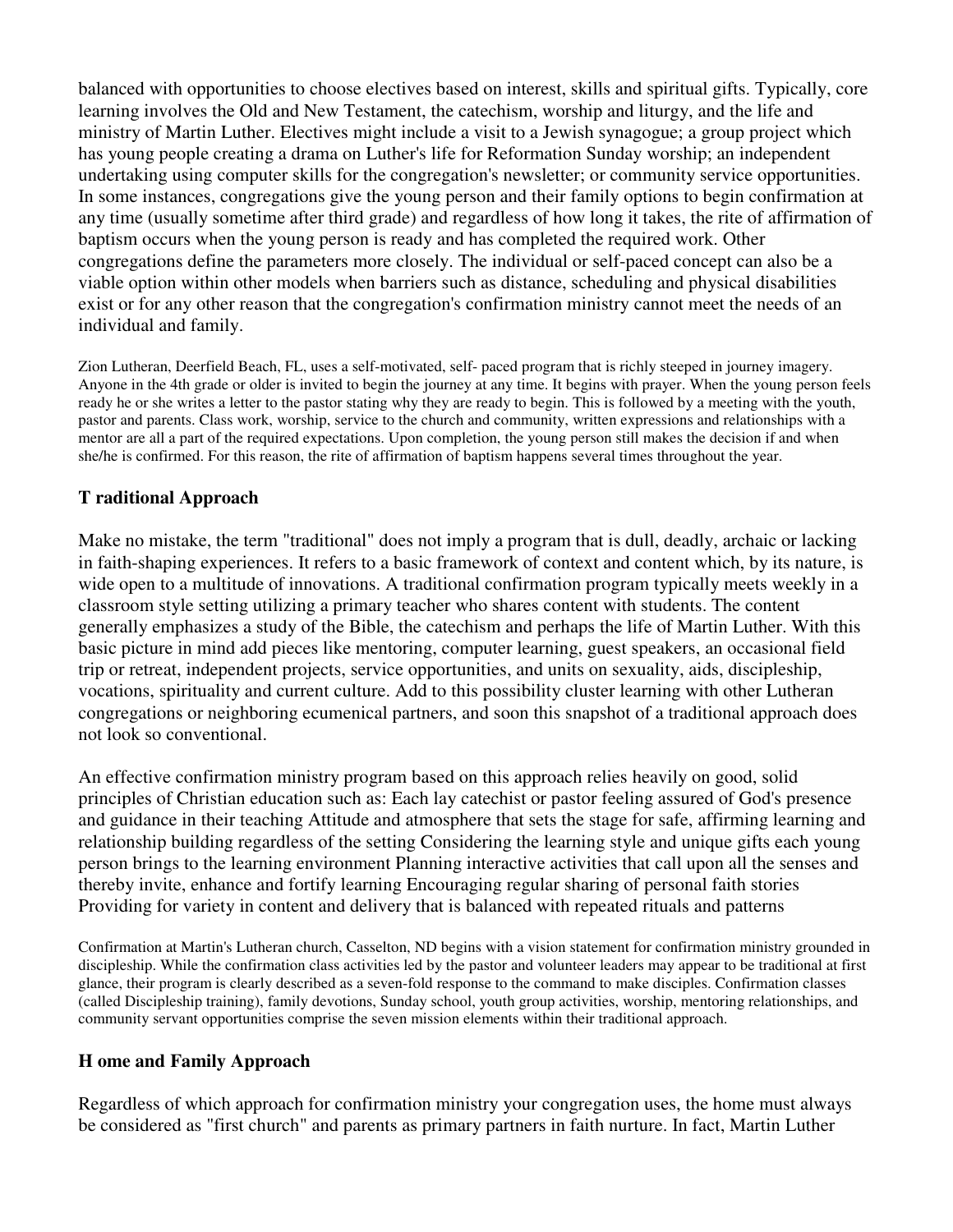wrote the small catechism as a guide for parents to help their children learn about the Christian faith. The defining characteristics of this approach are the specific roles parents play in the confirmation experience and the extent to which the family is expected to participate. The range of possibilities of how this is played out are numerous. In some cases, a home packet is prepared and almost all the confirmation instruction is carried out at home or through family- based projects. Other congregations invite parents to participate and learn right along side their child, expecting them to attend all instructional sessions and retreats and share in all projects and worship opportunities. Some confirmation programs host several learning events throughout the year that parents and families are called upon to plan and carry out for the entire group. Sometimes families form small group clusters to work together on specific learning units or projects. Family expectations for memory work, written assignments, home devotions, service projects, and participation in congregational events offer still more possibilities in giving parents opportunities to carry out the promises made at baptism.

Grace Lutheran Church, Upland, CA was eager to put confirmation instruction back into the hands of their parents by finding a better balance between home and church. Parents provide instruction working with a take-home packet that allows them to be attentive to their own schedules and their child's preferred style of learning. Socialization, bonding and discussion of faith topics with peers takes place several times each month in more relaxed, recreational gatherings.

# **E xtended Approach**

For most congregations of the ELCA, middle adolescence is still the time for some form of concentrated emphasis on learning and activities related to faith development. The extended approach (sometimes referred to as "longer and later") finds expression based on an understanding that confirmation ministry need not be regarded as something that is only limited to the junior high years. A number of congregations mark each year a young person grows with an identified event such a first communion instruction in fifth grade or younger or a presentation of a Bible and a special course on the Bible in 3rd grade. Other congregations have carefully laid out a lifelong process that begins even before baptism and continues on through high school as the parents, child and congregational community share in the responsibility of lifting up repeatable affirmations of baptism along the faith journey. In some situations, congregations have addressed the "confirmation as graduation" attitude by moving the rite of affirmation of baptism to the 10th, 11th or even 12th grade, thereby avoiding the junior to senior high transition. Congregations using an earlier and/or later framework will draw heavily from any of the other approaches listed here. Small group settings, individual projects along the way, traditional learning, retreats, intergenerational events, and of course a strong church-home connection all may be included at some point in the extended approach to confirmation ministry.

Calvary Lutheran, Grand Forks, ND call their extended approach "Growing in God's Family". This congregation takes seriously the partnership of congregation, parent and child in the faith journey. Beginning in Kindergarten, specific opportunities for parents and children to grow in faith are outlined at each age. A choice of a mentor is made in 9th grade. In the fall of the 11th grade, students work on their personal faith statement and Affirmation of Baptism is held on All Saints Sunday.

# **R etreat, Camp or Event-based Approach**

The key to effective confirmation ministry is how well it matches the needs of the youth, parents and faith community. To do this, a congregation must be attentive to the culture and environment in which the congregation exits. A number of congregations struggle with their confirmation ministry due to the pressures of time and commitment placed on youth and parents from school, work, extra-curricular activities and the community. Some congregations have faced this reality by asking "what if we ask our youth and parents to commit to less frequent, more intense opportunities for learning and relationship building?" There are a number of obvious advantages to this approach. A concentrated time allows for in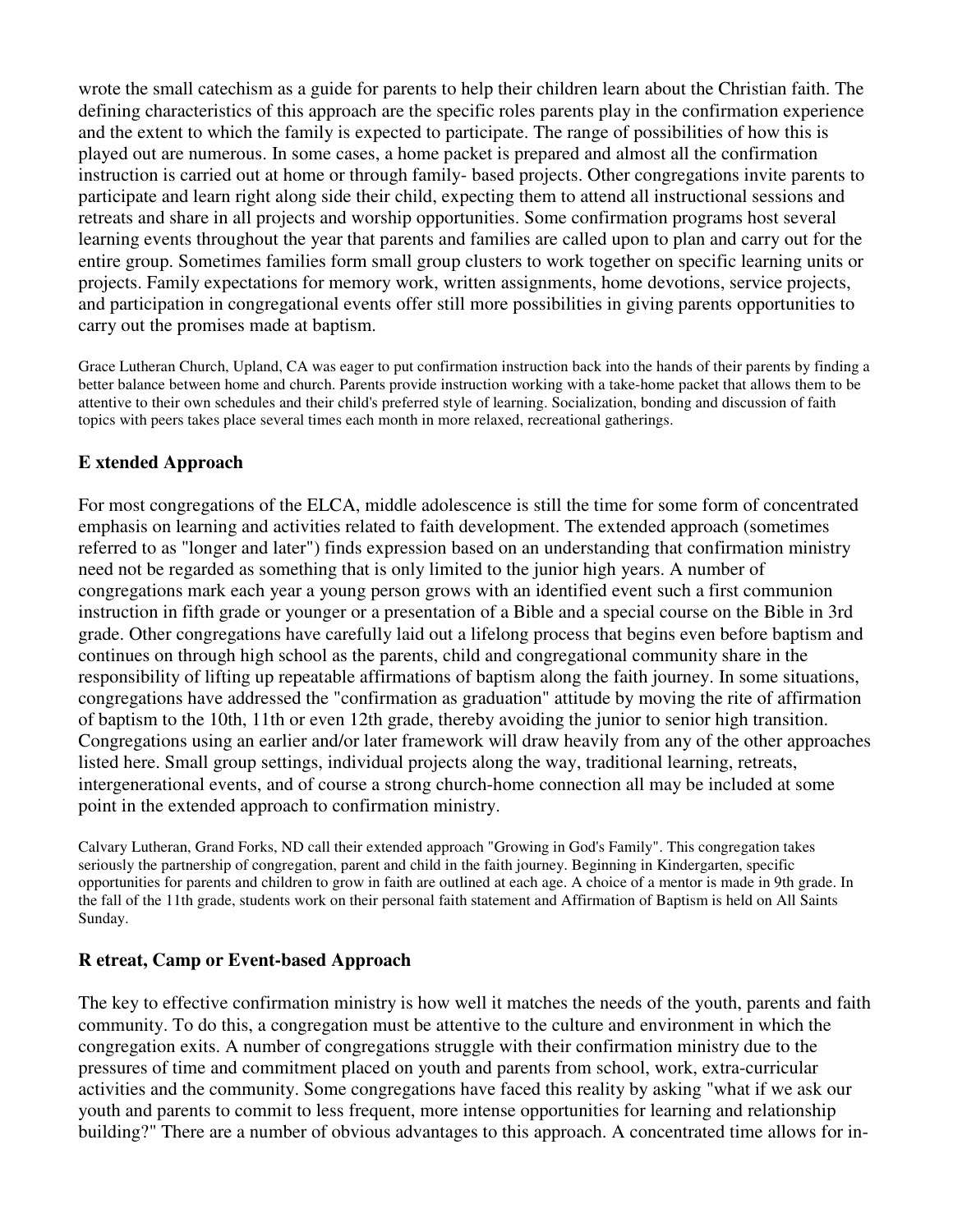depth and creative teaching techniques that are often not possible in shorter time frames. People may be more likely to accept leadership responsibilities if they know the commitment is confined to a specific time frame, resulting in a potential broader based of catechists. Add to this that many adults and youth point to their Christian camping experiences as one of the most profound faith-shaping factors in our lives.. While camp, retreats, and specific events can be included in any of the previously named confirmation ministry approaches, what makes this model unique is that these venues become the primary context for teaching and learning. Some of the ways this approach gets expressed include: a series of monthly retreats (using a variety of overnight, day-long or weekend formats), participation in one or more week-long or partial-week confirmation camps, participation in overnight or weekend learning opportunities sponsored by the congregation, community, synod or region. The downside to this approach is that if a young person misses an event, a significant amount of learning and relationship nurture is lost. A plan for make-up work or alternative experiences needs to be in place when a congregation works with this approach to confirmation ministry.

Pastor Gerhard Kraus of Grace Lutheran, Tampa, FL explains that their retreat centered program is based on monthly retreats including a week at Confirmation camp. Format and locations vary: overnights, lock-ins, day long events, weekend get-a-ways. Prior to the retreat, a study packet is sent to the home in preparation for the event. Two family service projects a year are a part of the expectations. They are using a variety of resources and are tailor-making each session. Pastor Kraus says the parents, youth and staff no longer dread confirmation ministry.

# **Ten Elements For Confirmation Ministry**

Under each of the previously named umbrella approaches lies common elements that further shape a confirmation ministry program in a particular setting. The practice of ELCA congregations reveals at least ten elements that have been effective in enhancing faith formation through confirmation ministry. A brief description of each element follows with an illustration of how one congregation incorporates that particular element within its confirmation ministry.

# **1. Mentoring**

Mentoring links a young person with an adult member of the congregation who exemplifies the Christian faith to share together in conversation, prayer and other activities such as projects, recreation or service opportunities. A mentor supports parents and is an advocate for youth in the congregation. Often the pastor identifies potential mentors and carefully links that mentor with a young person. In other cases, youth choose their own mentor. Sometimes older youth are trained to be peer mentors.

Pastor James Peters of Emmanuel Lutheran points to "mentoring" as a key, effective way to connect the congregation, youth and community in the faith nurture process in inner -city Racine, WI.

# **2. Spiritual Gifts Identification**

A number of ELCA congregations place high priority on helping their young people identify and use their unique God-given gifts to fulfill their call and mission in the congregation and in the community. Some invite their young musicians into worship leadership roles. Others find creative ways to employ the gifts of their young athletes, writers, dancers, computer experts, artists, debaters, actors, cooks, story tellers and leaders in other areas of ministry in the congregation.

The confirmation program at Prince of Peace Lutheran, Dublin, OH is called Jubilation. It's identifiable mark is that on Sunday mornings, the youth participate in four rotations that allow them to use their own particular gifts in ministry. Each rotation has been given a name and lasts 8-10 weeks: "Disciples" study the Scripture and catechism; "shepherds" serve as classroom aides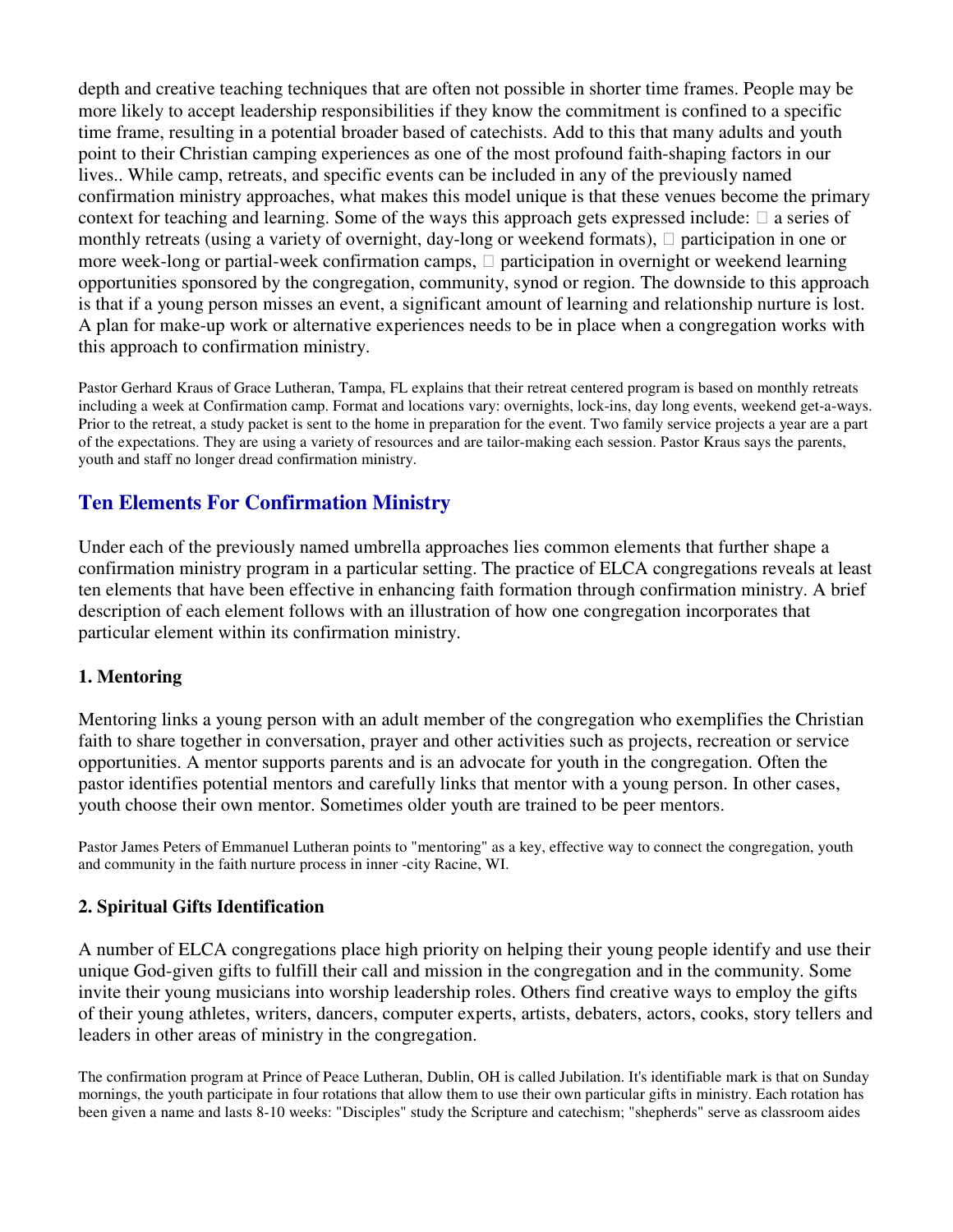for younger children; "deacons" serve in worship leadership as acolytes, ushers, readers, or nursery attendants; and "missionaries" participate in service to the broader community.

### **3. Community service**

Young people are eager to engage in a community service where they can put into action what they are learning in confirmation, Sunday school and worship. Social action projects for young people can be lifetransforming experiences as they see the world through new eyes or experience a diversity in cultures and settings unlike their own. Service learning happens not only when we provide youth and adults opportunities to work together but when young people recognize their call as ministers in daily life.

"Building a community of servants" is the theme St. Paul's Lutheran, Wilmington, NC uses to frame their service learning opportunities. These include a week-long service camp in the summer, quarterly projects for the congregation, and on-going participation in existing community programs (Salvation Army, Crop Walk, American Cancer Society).

#### **4. Memory work:**

Memory work is a valuable component in confirmation ministry for many congregations. They see memorizing the catechism, books of the Bible, selected scripture passages and parts of the liturgy as an important way to build a firm foundation for lifelong discipleship. Memory work by way of songs, games, cooperative contests, interactive learning activities and even the computer can contribute to strengthening Lutheran identity in maturing disciples.

The two small congregations of the Maynard-Wang Lutheran Parish, in Maynard, MN clearly lay out confirmation ministry memory expectations that begin in Kindergarten and continue through 9th grade. Daily devotions and daily prayer are expected. Gratitude journals provide a way to encourage prayer (each day young people list four things for which they are thankful).

#### **5. Computer learning**

While computers will never substitute for the spiritual formation that grows through relationships, the church as an educating community is challenged to embrace the technology and realities of computer age learning. There are a variety of ways congregations engage the multi- media learner through use of the computer in confirmation ministry: class instruction, individual self-guided work, leadership development, program planning and even on-line prayers.

St. Luke Lutheran, Park Ridge, IL uses a modified large group-small group approach. During the small group time and over a period of six weeks, youth rotate through a series of learning centers including the computer center. Here youth have an opportunity to put to use the skills they use daily at school and at home as they delve deeper into the session's theme through available computer programs.

#### **6. Congregation connections**

A value modeled by many congregations is their passion for connecting the confirmation experience to the whole of congregation life. At baptism, the entire congregation welcomes the child to the family of God and publicly affirms a relationship born of the Holy Spirit. That assurance of belonging grows as a young person comes to know their faith community as a place where they are safe, loved, valued and respected. Spiritual growth is enhanced when youth are known by name, prayed for daily by others besides parents and the pastor and called into leadership, service and discipleship right alongside adults.

One tangible and interesting way the congregation of Taque Verde in Tucson, AZ surrounds it's young people with love and affirmation is through their confirmation stoles. Various members of the congregation sew stoles to be worn at the service of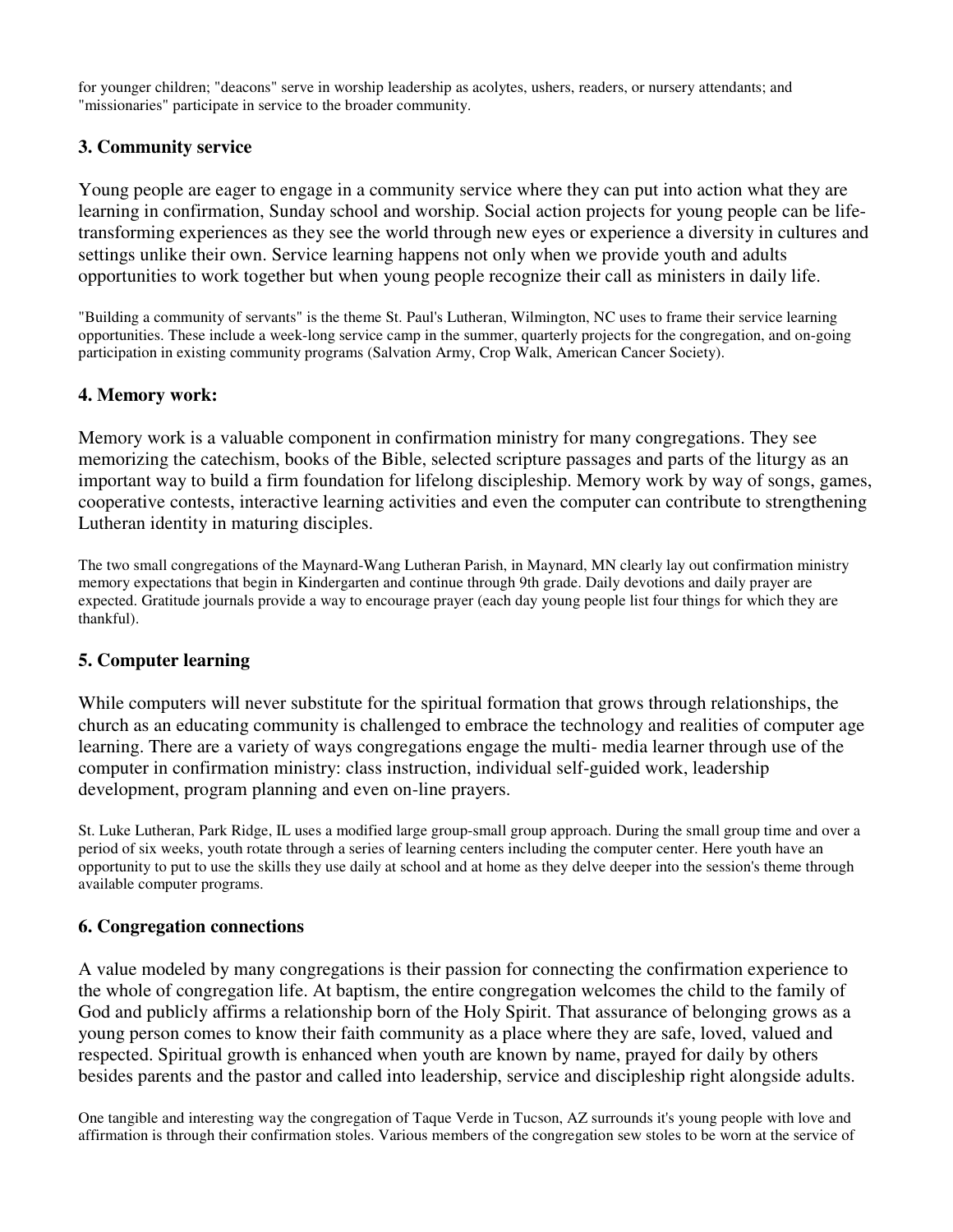affirmation of baptism. The young person's name, date of confirmation, and faith symbols are embroidered on the stoles. Then at a retreat, the young people add other symbols identifying their own gifts and interests.

# **7. Parents as Partners**

Families matter! Studies show that the most significant influence on a child's faith formation is a parent who models Christian values. Parents are summoned to take seriously God's call to be witnesses to their children and to grow in faith maturity along side of them. Many congregations invite parents to take leadership roles in the confirmation program. In some cases parents are expected to attend classes. Others are given family assignments for learning activities or service projects. A family devotional packet that includes prayer helps, scriptural suggestions, discussion starters and family activities is one of the most important ways parents can be equipped to nurture their child's faith while at the same time grow in their own discipleship.

Grace Lutheran, Corvalis, OR, lays out ten expectations for middle schoolers to be met over a period of three years. Expectations include such things as service, worship, confirmation camp and eight 16-hour courses (4 core courses and 4 electives).The unique aspect of this program is that parents are expected to attend the core courses along with the youth.

# **8. Projects**

A number of congregations are enhancing their confirmation program by including "projects" that focus on experiential learning to help the young person better understand the church and it's mission and to equip them for discipleship in their setting. Projects might involve learning about Lutheran heritage, worship, liturgy, community service, faith and daily life issues, social issues, such as Aids or pornography, or even self-selected interests. Projects can be done individually, in small groups or in family settings.

Grace Lutheran, Prosperity, SC has an innovative project centered approach within a traditional approach. Projects include a "scripture project", a "faith and life project", a "personal prayer project," a "statement of belief project," a "service project," a "fun and fellowship project," and a Baptism/worship project." Expectations include keeping a personal confirmation journal, attending and participating in occasional council meetings, committee meetings, home communion, synodical confirmation events and confirmation camp.

#### **9. Worship and music**

Worship is an important faith-shaper for a young person particularly when the parents model consistent Sunday worship patterns. Confirmation ministry can also be an opportunity for "youth-oriented", active music, worship and prayer. Many congregations begin confirmation sessions with worship, often planned and carried out by the young people. It's a time to learn new ways to praise God through contemporary Christian songs and to be drawn into a deeper comfort level with prayer. Retreats, service projects, trips and outdoor activities are all opportunities for creative and meaningful worship.

Our Saviour's Lutheran, Arlington Heights, IL invites high schoolers to work with adults in leading songs, prayers, skits and activities during the large group time Confirmation time. Musicians, vocalists, drama buffs and energetic leaders are called to use their gifts in worship and learning.

#### **10. Cooperative clustering**

Cooperative clustering with other Lutheran congregations or ecumenical partners for confirmation ministry is a viable and valued option in many settings. In places where numbers are small, leadership is unavailable, or isolation is an issue, confirmation clustering pools people and resources to benefit everyone. Some clusters rotate leadership by passing responsibility for the session to each leader in the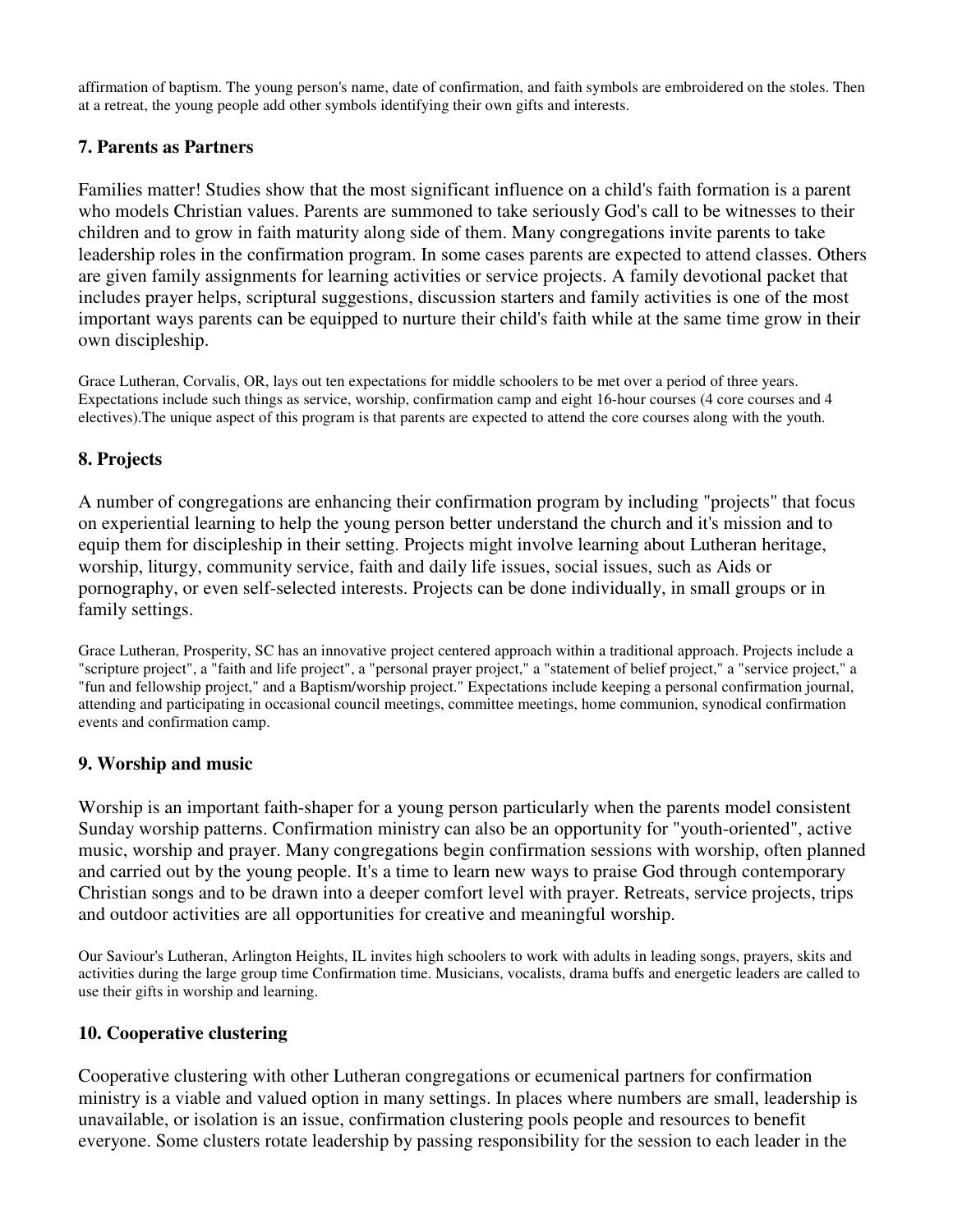group. Others ask each leader to take a primary role for a particular session. In some congregations, clustering happens monthly or quarterly as a supplement to enhance what each congregation is doing separately.

Eight congregations in the Mariposa Conference, Pacifica Synod, CA gather monthly for a day long confirmation event based on the seasons of the church year. Leadership rotates and the format and location vary according to the planned activities. They begin with an "Affirmation of Baptism" pool party and each liturgical season involves an interact field trip or event. For example, the Advent study took the group to a maternity ward. During Lent, the group engaged in a simulation game and other activities to raise awareness about homelessness.

#### To order this complete resource with planning tools and grids with resource references use the number and code listed **below.**

Writer: Diane Monroe Contributors: Mark Gardner, David Poling-Goldenne Editor: David Poling-Goldenne Design: Sharon Schuster; Publications Plus, Inc.

Copyright 1998 by the Evangelical Lutheran Church in America, 8765 W. Higgins Road, Chicago, IL 60631. 800/638-3522. Produced by the Education and Evangelism team of the Division for Congregational Ministries.

We are eager to gather your experiences and stories about confirmation ministry. Please call the above number, X 2557 to share your stories.

Permission is granted for congregations of the Evangelical Lutheran Church in America to reproduce this resource for local use. Multiple copies can be order by calling 800/328-4648 utilizing the code listed below.

69-3103 6-0000-9992-4

# **onfirmation more than just business as usual! A guide for assessing and strengthening your present confirmation ministry program**

Good news! There is no one right way to do confirmation ministry in your congregation! In fact, a quick review of present confirmation practices in the ELCA reveals there is incredible, refreshing diversity across this church. Congregations serious about effectively discipling their youth and adults shape their confirmation ministry offerings in ways that work best for their people, context and particular circumstances.

If you are looking for a "cookie cutter" approach to confirmation ministry you may be at a loss. They can be found. But again, present practices show that effective faith-shaping congregations periodically assess the needs of their people and the realities of their context to plan for experiences and programming that will truly accomplish their vision for confirmation ministry. This resource is a tool to help you and your confirmation ministry planning team:

- 1. assess your present confirmation ministry practices,
- 2. reflect on six confirmation ministry approaches being modeled by congregations of the ELCA,
- 3. consider and weigh the value of ten elements found in many confirmation ministry programs, and
- 4. strengthen, enhance and perhaps even reinvent your confirmation program to more fully reflect your vision for this ministry.

#### **You have permission!**

Nike has strategically changed it's logo from Just Do it to I can. Congregations can and must take that same attitude as they plan for a confirmation ministry that builds on our rich Lutheran heritage while at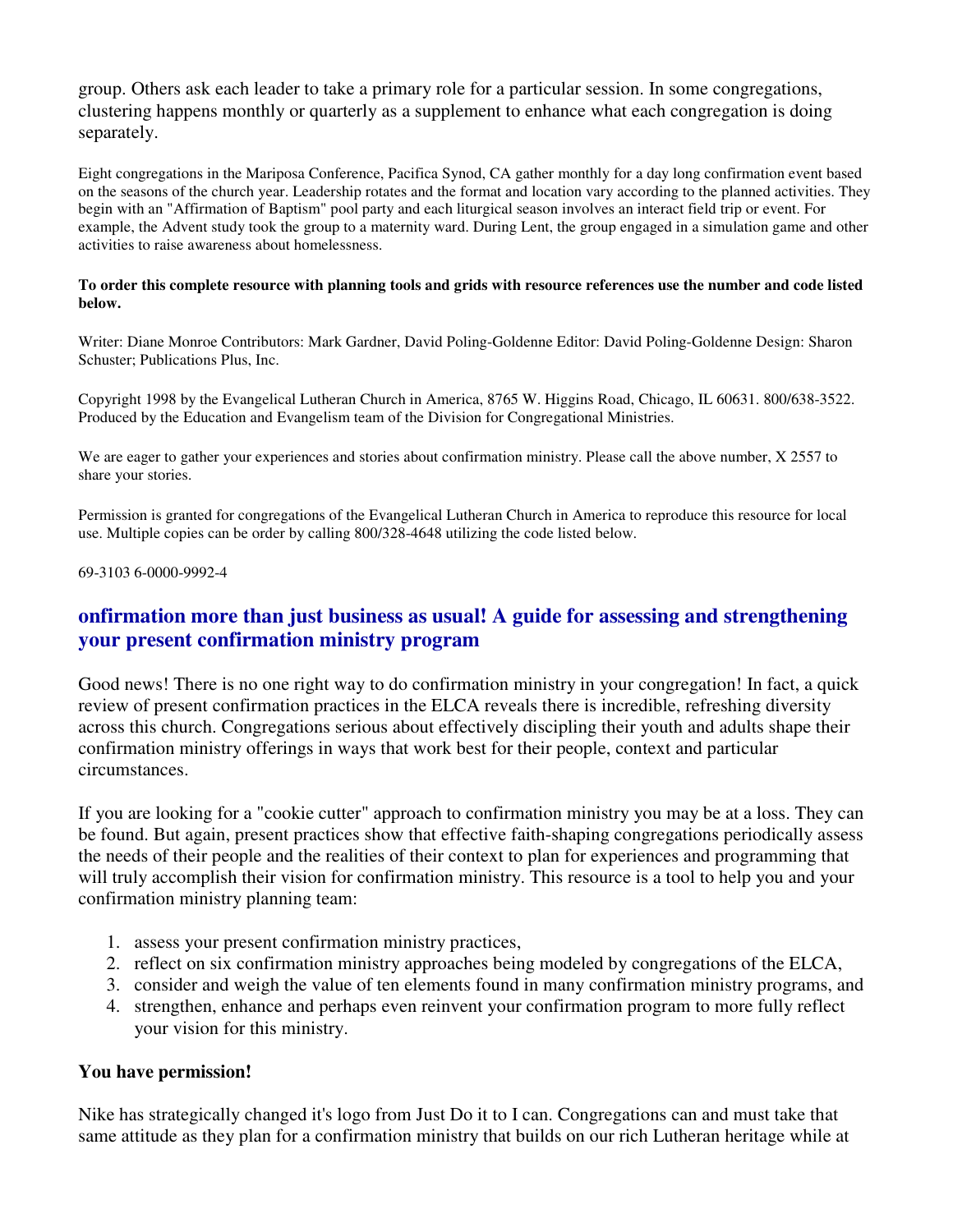the same time boldly seeks ways to "strengthen the spirit" as it affirms Christian faithfulness, discipleship and lifelong learning.

"Confirmation ministry is a pastoral and education ministry of the church that helps the baptized through Word and Sacrament to identify more deeply with the Christian community and participate more fully in its mission." -- The Confirmation ministry Task Force Report, ELCA, 1993

Fortunately, congregations do not have to be permission-seekers. The ELCA's 1993 Confirmation Ministry Task Force Report strongly affirms the individual congregation's role in shaping a vision for confirmation ministry in its particular setting. This culmination of a five- year study does not attempt to prescribe what congregations should be doing. Instead it offers an understanding of what confirmation is; provides practical, concrete suggestions for creating an effective confirmation program in the parish; and clearly lays out the following understandings and recommendations:

# **Understandings**

- Everything involved in confirmation ministry flows from Baptism.
- Confirmation happens in a living community of faith and is the responsibility of the whole congregation.
- Effective confirmation ministry involves use of a variety of persons and approaches.
- Young people benefit from confirmation ministry programs that include diverse models of learning.

# **Recommendations**

- That confirmation ministry be Gospel and grace centered both in content and in approach.
- That confirmation ministry be tailor-made with an emphasis on community building and faith to convey the Gospel in the congregation's particular context.
- That congregations designate a confirmation ministry team to give shape and direction to the planning and coordination of a pastoral and educational confirmation ministry.
- That synods, the churchwide organization and seminaries be in partnership with congregations in developing a broad variety of support resources such as materials, networks and leaders.

# **Six Approaches to Confirmation Ministry**

A review of present confirmation ministry practices in congregations of the Evangelical Lutheran Church in America reveals that there are six broad "umbrella" approaches to confirmation ministry. The defining lines for these approaches are not hard and fast and congregations may draw from several models as they shape their program. It is helpful to think of the approaches as a framework around which a variety of elements are used to build a confirmation program that meets the needs of the young people, their families, the congregation and the community in which they live. The acronym L-U-T-H-E-R is an easy way to remember the different approaches. Each description is followed by a vignette from a congregation utilizing that particular format.

# **Large group-small group Approach**

This approach reminds us that healthy relationships are an important component to faith growth. In most cases, the confirmation session begins with a total group gathering of youth and adult leaders. This is often a time for worship and introductory activities that set the stage for the session's theme. The large group gathering can also be a time for skits, singing, video viewing, crafts, a meal, games,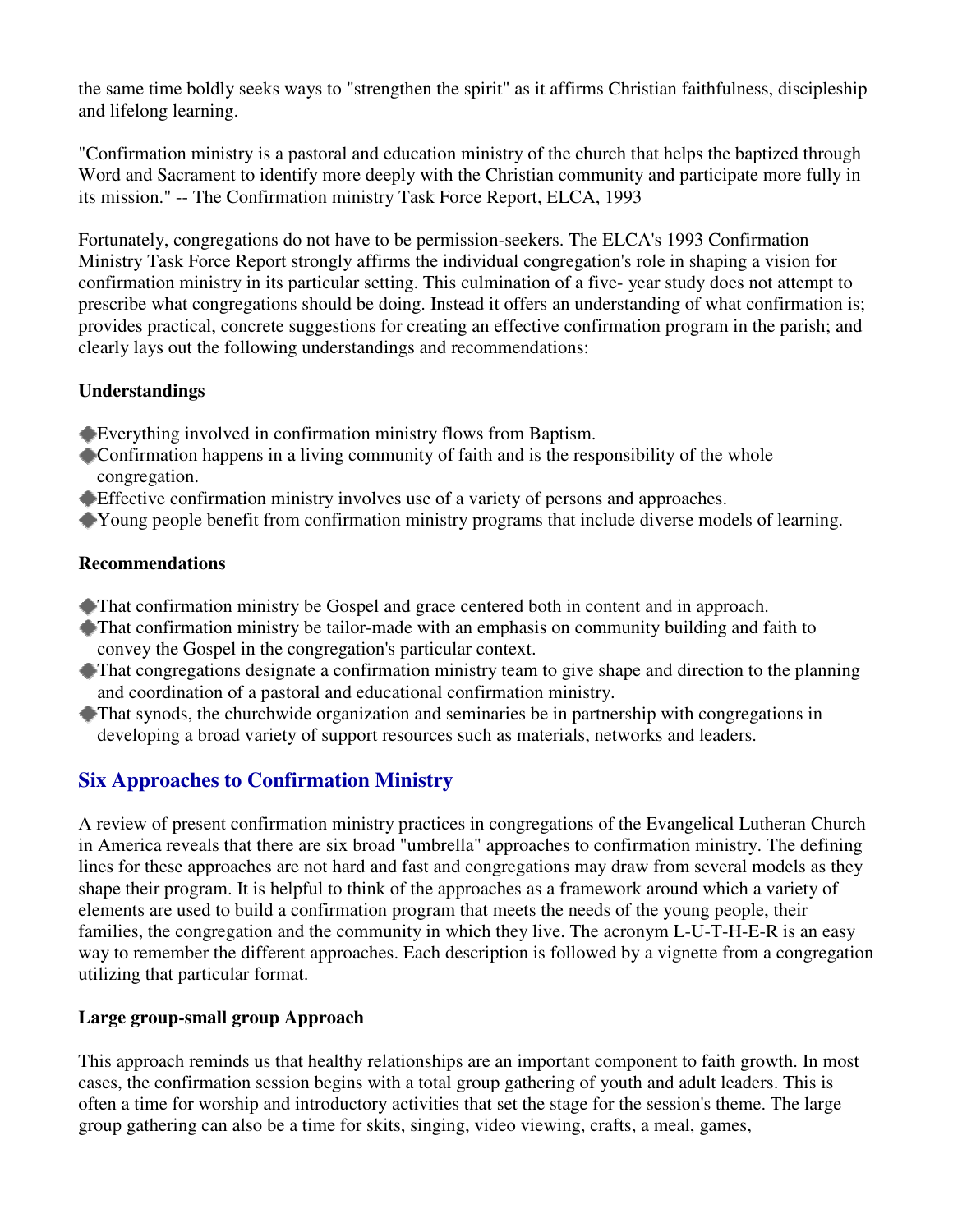announcements, planning or project work. Typically, small group time follows during which four to eight youth and one or two adult leaders gather for a continuation of the session's theme through discussion, personal sharing, activities and prayer. Small groups will sometimes meet independently for field trips, service projects or fellowship activities. In some instances the large group will meet monthly and the small groups will gather more frequently and even in homes. The way the small groups are configured can also vary. Sometimes youth will stay with the same small group each year of confirmation instruction. Other congregations see the value of mixing the groups up annually each year or even more frequently. In some cases, only the adult leaders rotate. Grade or gender specific groups are yet another option. Some congregations even invite older youth to be small group leaders.

Hosanna Lutheran, Lakeville, MN is a congregation totally immersed in the small group model. Leadership is not recruited. Instead, discernment of gifts and prayer play an important role in matching skills and abilities to the call to ministry. Affirmation of Baptism takes place in ninth grade. Although traditional elements such as memory work, attendance requirements, and even final tests exist in this program, they are surrounded by an engaging, innovative framework built on small group relationships.

# **Individ U al or self-paced Approach**

The term individual or self-paced instruction rarely means that a young person's confirmation experience takes place totally independent of others. In fact, a congregation that using this approach needs to be very intentional in providing many venues for the young person to be engaged in learning and social activities that involve peers, family and strong connections with the wider faith community. The idea of self paced instruction is based on the educational premise that experiences are maximized when the learner has control over what, how and when learning takes place. This approach often incorporates a "a university style" of learning in which there are a certain set of core experiences one is required to complete. This is balanced with opportunities to choose electives based on interest, skills and spiritual gifts. Typically, core learning involves the Old and New Testament, the catechism, worship and liturgy, and the life and ministry of Martin Luther. Electives might include a visit to a Jewish synagogue; a group project which has young people creating a drama on Luther's life for Reformation Sunday worship; an independent undertaking using computer skills for the congregation's newsletter; or community service opportunities. In some instances, congregations give the young person and their family options to begin confirmation at any time (usually sometime after third grade) and regardless of how long it takes, the rite of affirmation of baptism occurs when the young person is ready and has completed the required work. Other congregations define the parameters more closely. The individual or self-paced concept can also be a viable option within other models when barriers such as distance, scheduling and physical disabilities exist or for any other reason that the congregation's confirmation ministry cannot meet the needs of an individual and family.

Zion Lutheran, Deerfield Beach, FL, uses a self-motivated, self- paced program that is richly steeped in journey imagery. Anyone in the 4th grade or older is invited to begin the journey at any time. It begins with prayer. When the young person feels ready he or she writes a letter to the pastor stating why they are ready to begin. This is followed by a meeting with the youth, pastor and parents. Class work, worship, service to the church and community, written expressions and relationships with a mentor are all a part of the required expectations. Upon completion, the young person still makes the decision if and when she/he is confirmed. For this reason, the rite of affirmation of baptism happens several times throughout the year.

# **T raditional Approach**

Make no mistake, the term "traditional" does not imply a program that is dull, deadly, archaic or lacking in faith-shaping experiences. It refers to a basic framework of context and content which, by its nature, is wide open to a multitude of innovations. A traditional confirmation program typically meets weekly in a classroom style setting utilizing a primary teacher who shares content with students. The content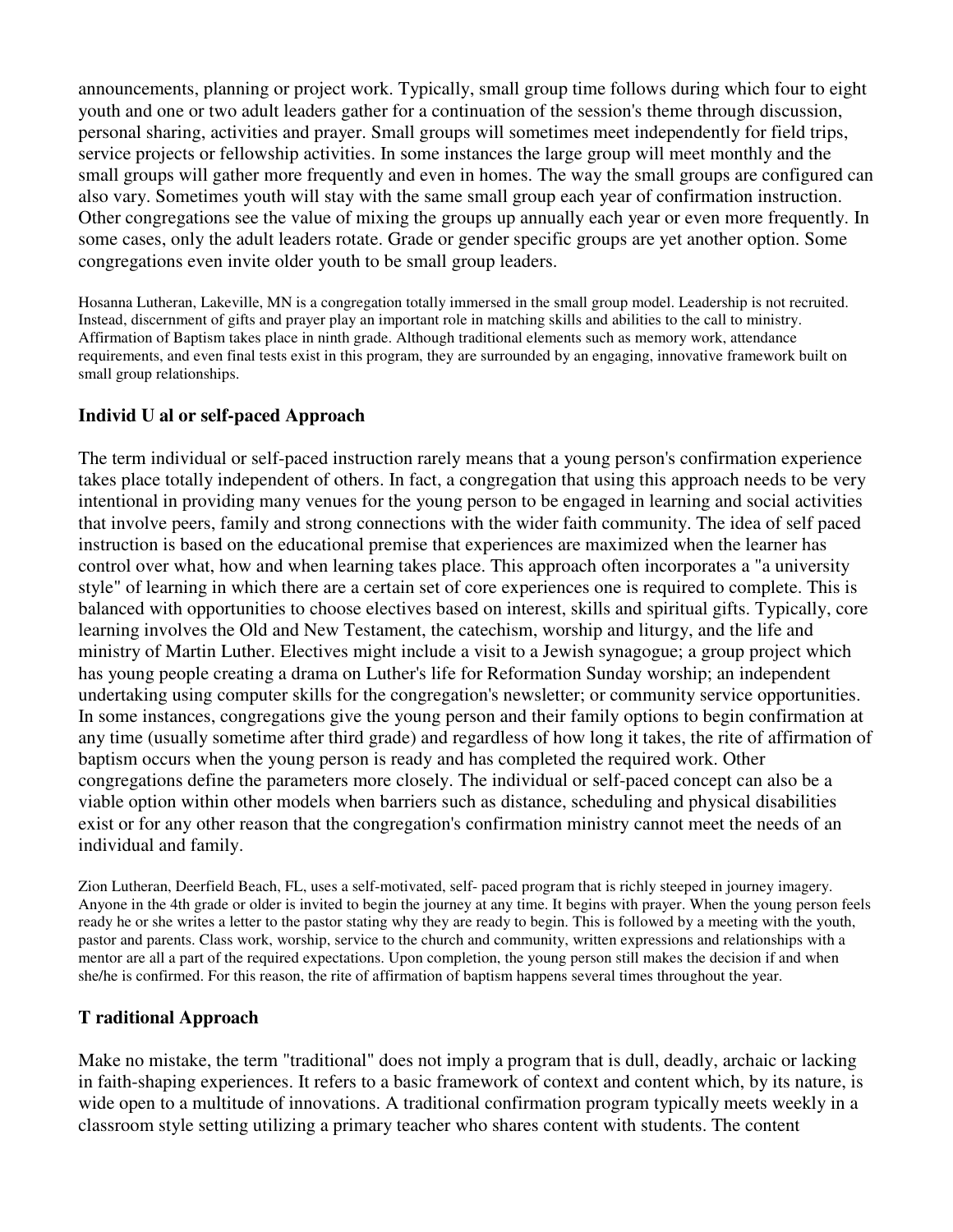generally emphasizes a study of the Bible, the catechism and perhaps the life of Martin Luther. With this basic picture in mind add pieces like mentoring, computer learning, guest speakers, an occasional field trip or retreat, independent projects, service opportunities, and units on sexuality, aids, discipleship, vocations, spirituality and current culture. Add to this possibility cluster learning with other Lutheran congregations or neighboring ecumenical partners, and soon this snapshot of a traditional approach does not look so conventional.

An effective confirmation ministry program based on this approach relies heavily on good, solid principles of Christian education such as: Each lay catechist or pastor feeling assured of God's presence and guidance in their teaching Attitude and atmosphere that sets the stage for safe, affirming learning and relationship building regardless of the setting Considering the learning style and unique gifts each young person brings to the learning environment Planning interactive activities that call upon all the senses and thereby invite, enhance and fortify learning Encouraging regular sharing of personal faith stories Providing for variety in content and delivery that is balanced with repeated rituals and patterns

Confirmation at Martin's Lutheran church, Casselton, ND begins with a vision statement for confirmation ministry grounded in discipleship. While the confirmation class activities led by the pastor and volunteer leaders may appear to be traditional at first glance, their program is clearly described as a seven-fold response to the command to make disciples. Confirmation classes (called Discipleship training), family devotions, Sunday school, youth group activities, worship, mentoring relationships, and community servant opportunities comprise the seven mission elements within their traditional approach.

# **H ome and Family Approach**

Regardless of which approach for confirmation ministry your congregation uses, the home must always be considered as "first church" and parents as primary partners in faith nurture. In fact, Martin Luther wrote the small catechism as a guide for parents to help their children learn about the Christian faith. The defining characteristics of this approach are the specific roles parents play in the confirmation experience and the extent to which the family is expected to participate. The range of possibilities of how this is played out are numerous. In some cases, a home packet is prepared and almost all the confirmation instruction is carried out at home or through family- based projects. Other congregations invite parents to participate and learn right along side their child, expecting them to attend all instructional sessions and retreats and share in all projects and worship opportunities. Some confirmation programs host several learning events throughout the year that parents and families are called upon to plan and carry out for the entire group. Sometimes families form small group clusters to work together on specific learning units or projects. Family expectations for memory work, written assignments, home devotions, service projects, and participation in congregational events offer still more possibilities in giving parents opportunities to carry out the promises made at baptism.

Grace Lutheran Church, Upland, CA was eager to put confirmation instruction back into the hands of their parents by finding a better balance between home and church. Parents provide instruction working with a take-home packet that allows them to be attentive to their own schedules and their child's preferred style of learning. Socialization, bonding and discussion of faith topics with peers takes place several times each month in more relaxed, recreational gatherings.

#### **E xtended Approach**

For most congregations of the ELCA, middle adolescence is still the time for some form of concentrated emphasis on learning and activities related to faith development. The extended approach (sometimes referred to as "longer and later") finds expression based on an understanding that confirmation ministry need not be regarded as something that is only limited to the junior high years. A number of congregations mark each year a young person grows with an identified event such a first communion instruction in fifth grade or younger or a presentation of a Bible and a special course on the Bible in 3rd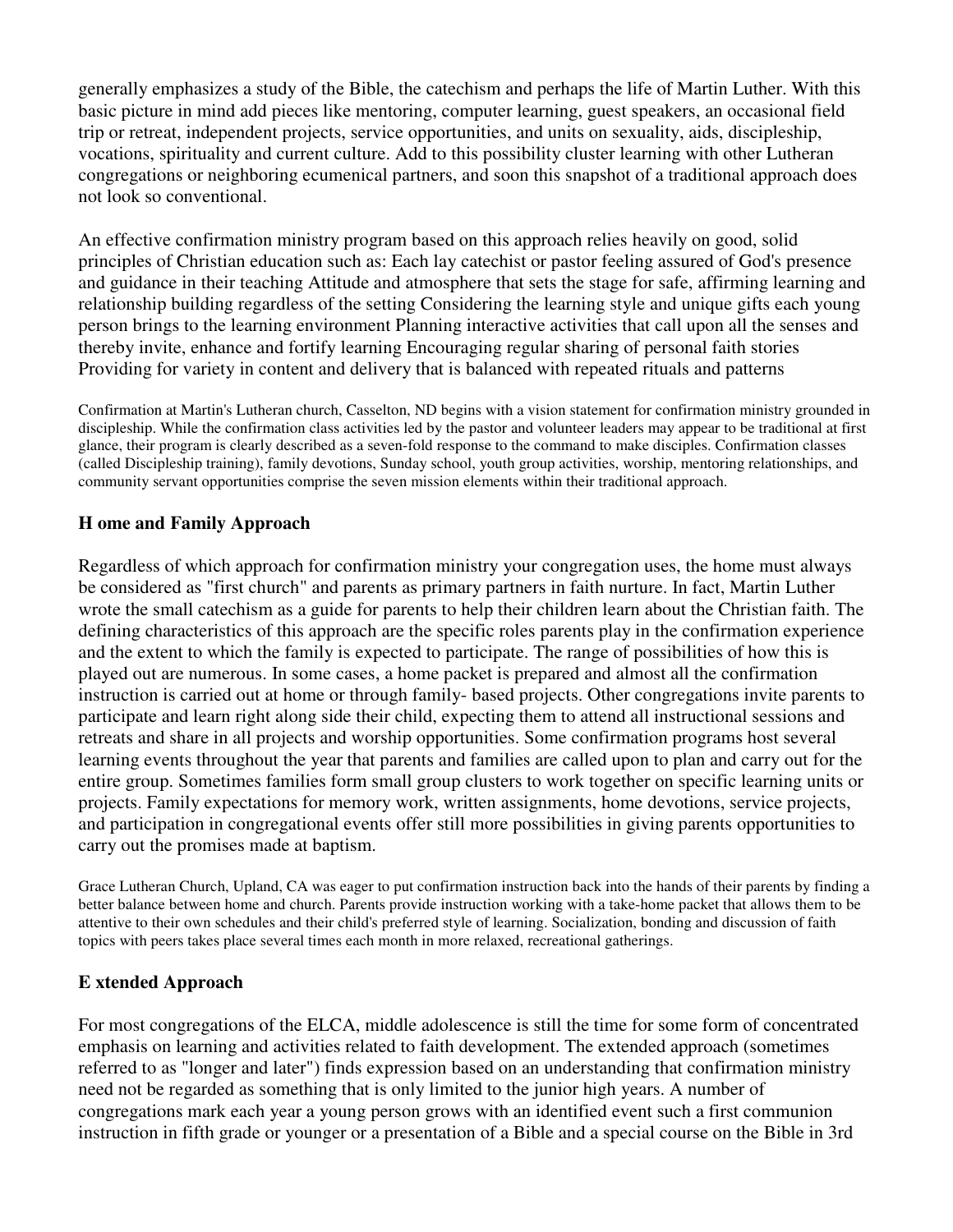grade. Other congregations have carefully laid out a lifelong process that begins even before baptism and continues on through high school as the parents, child and congregational community share in the responsibility of lifting up repeatable affirmations of baptism along the faith journey. In some situations, congregations have addressed the "confirmation as graduation" attitude by moving the rite of affirmation of baptism to the 10th, 11th or even 12th grade, thereby avoiding the junior to senior high transition. Congregations using an earlier and/or later framework will draw heavily from any of the other approaches listed here. Small group settings, individual projects along the way, traditional learning, retreats, intergenerational events, and of course a strong church-home connection all may be included at some point in the extended approach to confirmation ministry.

Calvary Lutheran, Grand Forks, ND call their extended approach "Growing in God's Family". This congregation takes seriously the partnership of congregation, parent and child in the faith journey. Beginning in Kindergarten, specific opportunities for parents and children to grow in faith are outlined at each age. A choice of a mentor is made in 9th grade. In the fall of the 11th grade, students work on their personal faith statement and Affirmation of Baptism is held on All Saints Sunday.

# **R etreat, Camp or Event-based Approach**

The key to effective confirmation ministry is how well it matches the needs of the youth, parents and faith community. To do this, a congregation must be attentive to the culture and environment in which the congregation exits. A number of congregations struggle with their confirmation ministry due to the pressures of time and commitment placed on youth and parents from school, work, extra-curricular activities and the community. Some congregations have faced this reality by asking "what if we ask our youth and parents to commit to less frequent, more intense opportunities for learning and relationship building?" There are a number of obvious advantages to this approach. A concentrated time allows for indepth and creative teaching techniques that are often not possible in shorter time frames. People may be more likely to accept leadership responsibilities if they know the commitment is confined to a specific time frame, resulting in a potential broader based of catechists. Add to this that many adults and youth point to their Christian camping experiences as one of the most profound faith-shaping factors in our lives.. While camp, retreats, and specific events can be included in any of the previously named confirmation ministry approaches, what makes this model unique is that these venues become the primary context for teaching and learning. Some of the ways this approach gets expressed include: a series of monthly retreats (using a variety of overnight, day-long or weekend formats), participation in one or more week-long or partial-week confirmation camps, participation in overnight or weekend learning opportunities sponsored by the congregation, community, synod or region. The downside to this approach is that if a young person misses an event, a significant amount of learning and relationship nurture is lost. A plan for make-up work or alternative experiences needs to be in place when a congregation works with this approach to confirmation ministry.

Pastor Gerhard Kraus of Grace Lutheran, Tampa, FL explains that their retreat centered program is based on monthly retreats including a week at Confirmation camp. Format and locations vary: overnights, lock-ins, day long events, weekend get-a-ways. Prior to the retreat, a study packet is sent to the home in preparation for the event. Two family service projects a year are a part of the expectations. They are using a variety of resources and are tailor-making each session. Pastor Kraus says the parents, youth and staff no longer dread confirmation ministry.

# **Ten Elements For Confirmation Ministry**

Under each of the previously named umbrella approaches lies common elements that further shape a confirmation ministry program in a particular setting. The practice of ELCA congregations reveals at least ten elements that have been effective in enhancing faith formation through confirmation ministry. A brief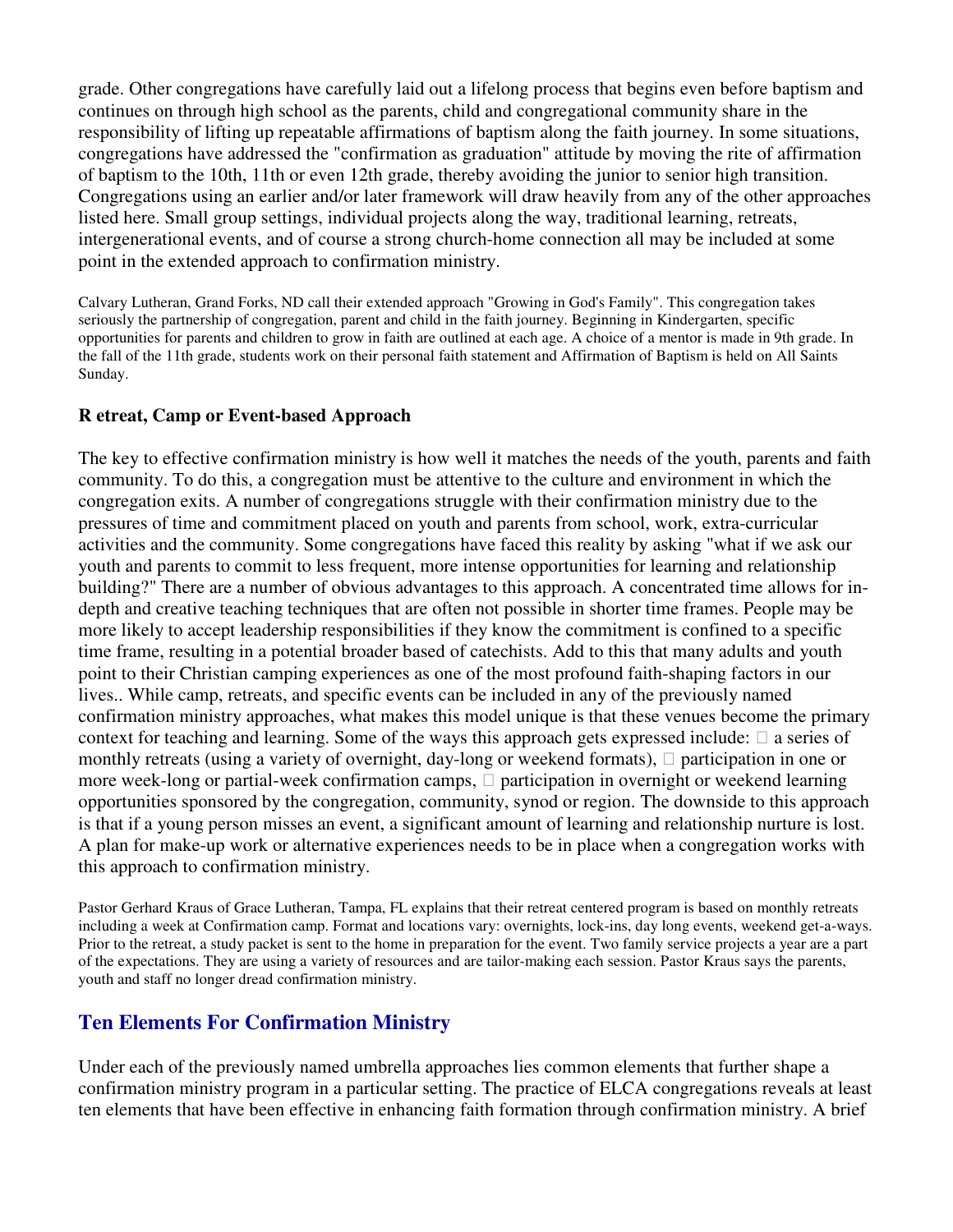description of each element follows with an illustration of how one congregation incorporates that particular element within its confirmation ministry.

# **1. Mentoring**

Mentoring links a young person with an adult member of the congregation who exemplifies the Christian faith to share together in conversation, prayer and other activities such as projects, recreation or service opportunities. A mentor supports parents and is an advocate for youth in the congregation. Often the pastor identifies potential mentors and carefully links that mentor with a young person. In other cases, youth choose their own mentor. Sometimes older youth are trained to be peer mentors.

Pastor James Peters of Emmanuel Lutheran points to "mentoring" as a key, effective way to connect the congregation, youth and community in the faith nurture process in inner -city Racine, WI.

# **2. Spiritual Gifts Identification**

A number of ELCA congregations place high priority on helping their young people identify and use their unique God-given gifts to fulfill their call and mission in the congregation and in the community. Some invite their young musicians into worship leadership roles. Others find creative ways to employ the gifts of their young athletes, writers, dancers, computer experts, artists, debaters, actors, cooks, story tellers and leaders in other areas of ministry in the congregation.

The confirmation program at Prince of Peace Lutheran, Dublin, OH is called Jubilation. It's identifiable mark is that on Sunday mornings, the youth participate in four rotations that allow them to use their own particular gifts in ministry. Each rotation has been given a name and lasts 8-10 weeks: "Disciples" study the Scripture and catechism; "shepherds" serve as classroom aides for younger children; "deacons" serve in worship leadership as acolytes, ushers, readers, or nursery attendants; and "missionaries" participate in service to the broader community.

# **3. Community service**

Young people are eager to engage in a community service where they can put into action what they are learning in confirmation, Sunday school and worship. Social action projects for young people can be lifetransforming experiences as they see the world through new eyes or experience a diversity in cultures and settings unlike their own. Service learning happens not only when we provide youth and adults opportunities to work together but when young people recognize their call as ministers in daily life.

"Building a community of servants" is the theme St. Paul's Lutheran, Wilmington, NC uses to frame their service learning opportunities. These include a week-long service camp in the summer, quarterly projects for the congregation, and on-going participation in existing community programs (Salvation Army, Crop Walk, American Cancer Society).

# **4. Memory work:**

Memory work is a valuable component in confirmation ministry for many congregations. They see memorizing the catechism, books of the Bible, selected scripture passages and parts of the liturgy as an important way to build a firm foundation for lifelong discipleship. Memory work by way of songs, games, cooperative contests, interactive learning activities and even the computer can contribute to strengthening Lutheran identity in maturing disciples.

The two small congregations of the Maynard-Wang Lutheran Parish, in Maynard, MN clearly lay out confirmation ministry memory expectations that begin in Kindergarten and continue through 9th grade. Daily devotions and daily prayer are expected. Gratitude journals provide a way to encourage prayer (each day young people list four things for which they are thankful).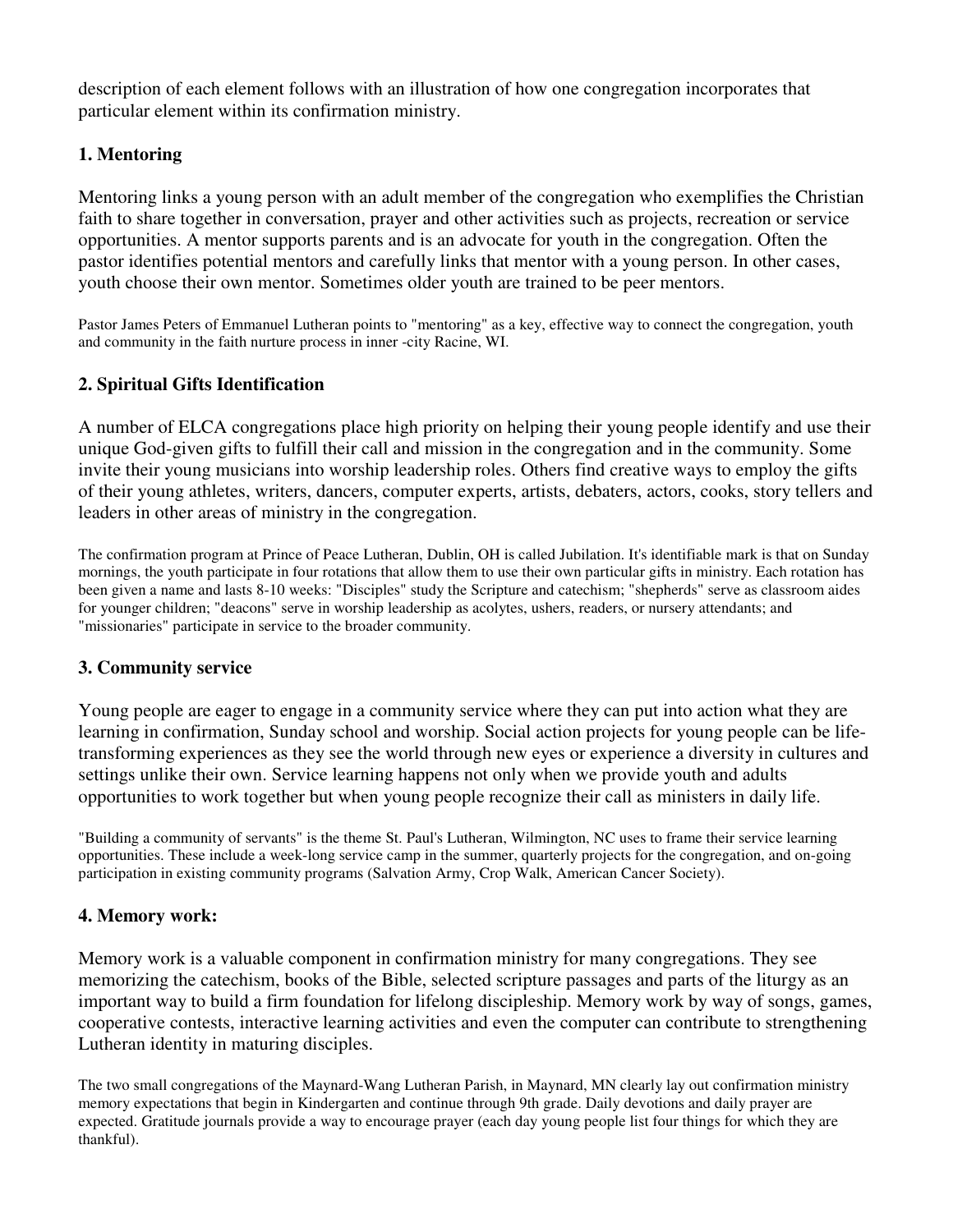# **5. Computer learning**

While computers will never substitute for the spiritual formation that grows through relationships, the church as an educating community is challenged to embrace the technology and realities of computer age learning. There are a variety of ways congregations engage the multi- media learner through use of the computer in confirmation ministry: class instruction, individual self-guided work, leadership development, program planning and even on-line prayers.

St. Luke Lutheran, Park Ridge, IL uses a modified large group-small group approach. During the small group time and over a period of six weeks, youth rotate through a series of learning centers including the computer center. Here youth have an opportunity to put to use the skills they use daily at school and at home as they delve deeper into the session's theme through available computer programs.

# **6. Congregation connections**

A value modeled by many congregations is their passion for connecting the confirmation experience to the whole of congregation life. At baptism, the entire congregation welcomes the child to the family of God and publicly affirms a relationship born of the Holy Spirit. That assurance of belonging grows as a young person comes to know their faith community as a place where they are safe, loved, valued and respected. Spiritual growth is enhanced when youth are known by name, prayed for daily by others besides parents and the pastor and called into leadership, service and discipleship right alongside adults.

One tangible and interesting way the congregation of Taque Verde in Tucson, AZ surrounds it's young people with love and affirmation is through their confirmation stoles. Various members of the congregation sew stoles to be worn at the service of affirmation of baptism. The young person's name, date of confirmation, and faith symbols are embroidered on the stoles. Then at a retreat, the young people add other symbols identifying their own gifts and interests.

# **7. Parents as Partners**

Families matter! Studies show that the most significant influence on a child's faith formation is a parent who models Christian values. Parents are summoned to take seriously God's call to be witnesses to their children and to grow in faith maturity along side of them. Many congregations invite parents to take leadership roles in the confirmation program. In some cases parents are expected to attend classes. Others are given family assignments for learning activities or service projects. A family devotional packet that includes prayer helps, scriptural suggestions, discussion starters and family activities is one of the most important ways parents can be equipped to nurture their child's faith while at the same time grow in their own discipleship.

Grace Lutheran, Corvalis, OR, lays out ten expectations for middle schoolers to be met over a period of three years. Expectations include such things as service, worship, confirmation camp and eight 16-hour courses (4 core courses and 4 electives).The unique aspect of this program is that parents are expected to attend the core courses along with the youth.

# **8. Projects**

A number of congregations are enhancing their confirmation program by including "projects" that focus on experiential learning to help the young person better understand the church and it's mission and to equip them for discipleship in their setting. Projects might involve learning about Lutheran heritage, worship, liturgy, community service, faith and daily life issues, social issues, such as Aids or pornography, or even self-selected interests. Projects can be done individually, in small groups or in family settings.